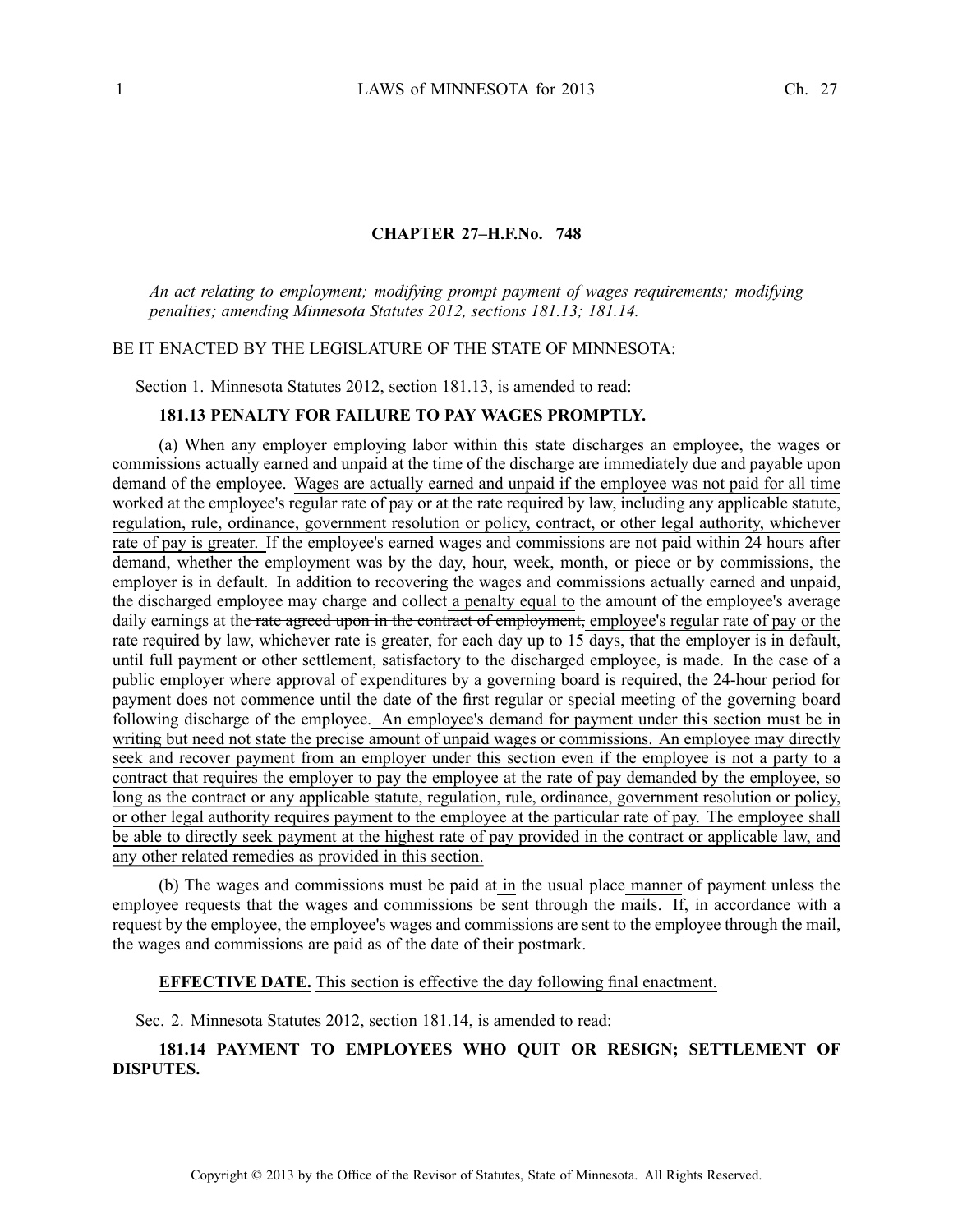Subdivision 1. **Prompt paymen<sup>t</sup> required.** (a) When any such employee quits or resigns employment, the wages or commissions earned and unpaid at the time the employee quits or resigns shall be paid in full not later than the first regularly scheduled payday following the employee's final day of employment, unless an employee is subject to <sup>a</sup> collective bargaining agreemen<sup>t</sup> with <sup>a</sup> different provision. Wages are earned and unpaid if the employee was not paid for all time worked at the employee's regular rate of pay or at the rate required by law, including any applicable statute, regulation, rule, ordinance, governmen<sup>t</sup> resolution or policy, contract, or other legal authority, whichever rate of pay is greater. If the first regularly scheduled payday is less than five calendar days following the employee's final day of employment, full paymen<sup>t</sup> may be delayed until the second regularly scheduled payday but shall not exceed <sup>a</sup> total of 20 calendar days following the employee's final day of employment.

(b) Notwithstanding the provisions of paragraph (a), in the case of migrant workers, as defined in section 181.85, the wages or commissions earned and unpaid at the time the employee quits or resigns shall become due and payable within five days thereafter.

Subd. 2. **Nonprompt payment.** Wages or commissions not paid within the required time period shall become immediately payable upon the demand of the employee. If the employee's earned wages or commissions are not paid within 24 hours after the demand, the employer shall be liable to the employee for an additional sum a penalty equal to the amount of the employee's average daily earnings provided in the contract of employment, at the employee's regular rate of pay or the rate required by law, whichever rate is greater, for every day, not exceeding 15 days in all, until such paymen<sup>t</sup> or other settlement satisfactory to the employee is made. The employer shall also be liable to the employee for the amount of wages and commissions that are earned and unpaid. An employee's demand for paymen<sup>t</sup> under this section must be in writing but need not state the precise amount of unpaid wages or commissions. An employee may directly seek and recover payment from an employer under this section even if the employee is not a party to a contract that requires the employer to pay the employee at the rate of pay demanded by the employee, so long as the contract or any applicable statute, regulation, rule, ordinance, governmen<sup>t</sup> resolution or policy, or other legal authority requires paymen<sup>t</sup> to the employee at the particular rate of pay. The employee shall be able to directly seek paymen<sup>t</sup> at the highest rate of pay provided in the contract or applicable law, and any other remedies related thereto as provided in this section.

Subd. 3. **Settlement of disputes.** If the employer disputes the amount of wages or commissions claimed by the employee under the provisions of this section or section 181.13, and the employer makes <sup>a</sup> legal tender of the amount which the employer in good faith claimsto be due, the employershall not be liable for any sum greater than the amount so tendered and interest thereon at the legal rate, unless, in an action brought in <sup>a</sup> court having jurisdiction, the employee recovers <sup>a</sup> greater sum than the amount so tendered with interest thereon; and if, in the suit, the employee fails to recover <sup>a</sup> greater sum than that so tendered, with interest, the employee shall not pay the cost of the suit, otherwise the cost shall be paid by the employer.

Subd. 4. **Employees entrusted with money or property.** In cases where the discharged or quitting employee was, during employment, entrusted with the collection, disbursement, or handling of money or property, the employer shall have ten calendar days after the termination of the employment to audit and adjust the accounts of the employee before the employee's wages or commissionsshall be paid as provided in thissection, and the penalty herein provided shall apply in such case only from the date of demand made after the expiration of the period allowed for payment of the employee's wages or commissions. If, upon such audit and adjustment of the accounts of the employee, it is found that any money or property entrusted to the employee by the employer has not been properly accounted for or paid over to the employer, as provided by the terms of the contract of employment, the employee shall not be entitled to the benefit of sections 181.13 to 181.171, but the claim for unpaid wages or commissions of such employee, if any, shall be disposed of as provided by existing law No employer shall make any deduction, directly or indirectly, from the wages due or earned by any employee, who is not an independent contractor, for lost or stolen property, damage